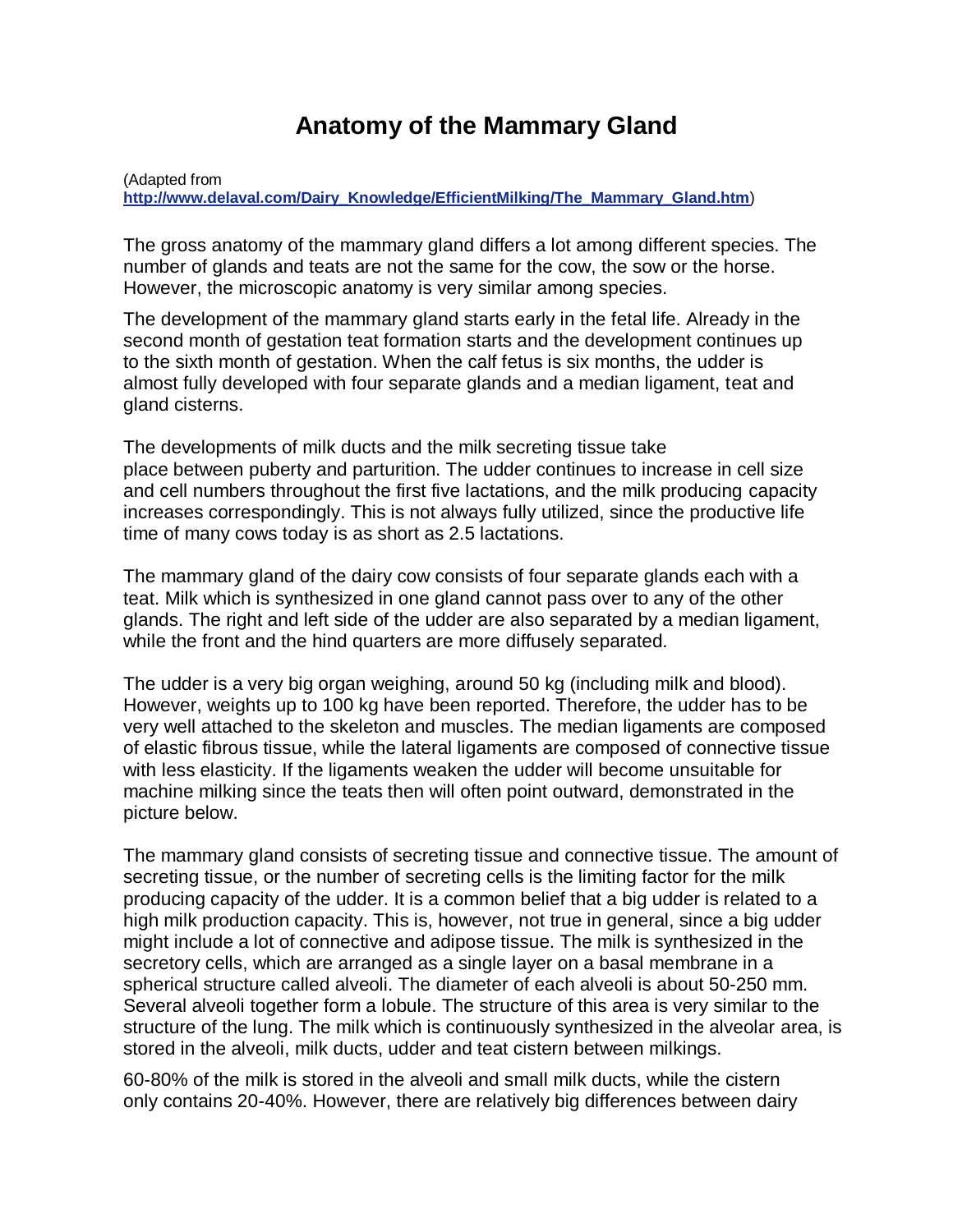cows when it comes to the cistern capacity. This is of importance for the milking routines to be applied (see later demonstrated in the picture below).



*The suspensory structure of the udder*

*(Adapted from The Bovine Udder and Mastitis, ed Sandholm et al. 1995).*

The teat consists of a teat cistern and a teat canal. Where the teat cistern and teat canal meet, 6-10 longitudinal folds form the so called Fürstenberg' s rosette, which is involved in the local defense against mastitis. The teat canal is surrounded by bundles of smooth muscle fibers, longitudinal as well as circular. Between milkings the smooth muscles function to keep the teat canal closed. The teat canal is also provided with keratin or keratin like substances which between milkings act as a barrier for the pathogenic bacteria.

The mammary gland is densely innervated especially in the teat. The skin of the teat is provided with sensory nerves which are sensitive to the suckling performed by the calf, and thus influenced by pressure, heat and frequency of suckling. The udder is also provided with nerves connected to the smooth muscles in the circulatory system and the smooth muscles in the milk ducts. However, there is no innervation directly controlling the milk producing tissue.

The mammary gland is very well supported with blood vessels, arteries and veins. Right and left udder halves generally have their own arterial supply,

there are some small arterial connections that pass from one half to the other. The primary function of the arterial system is to provide a continuous supply of nutrients to the milk synthesizing cells.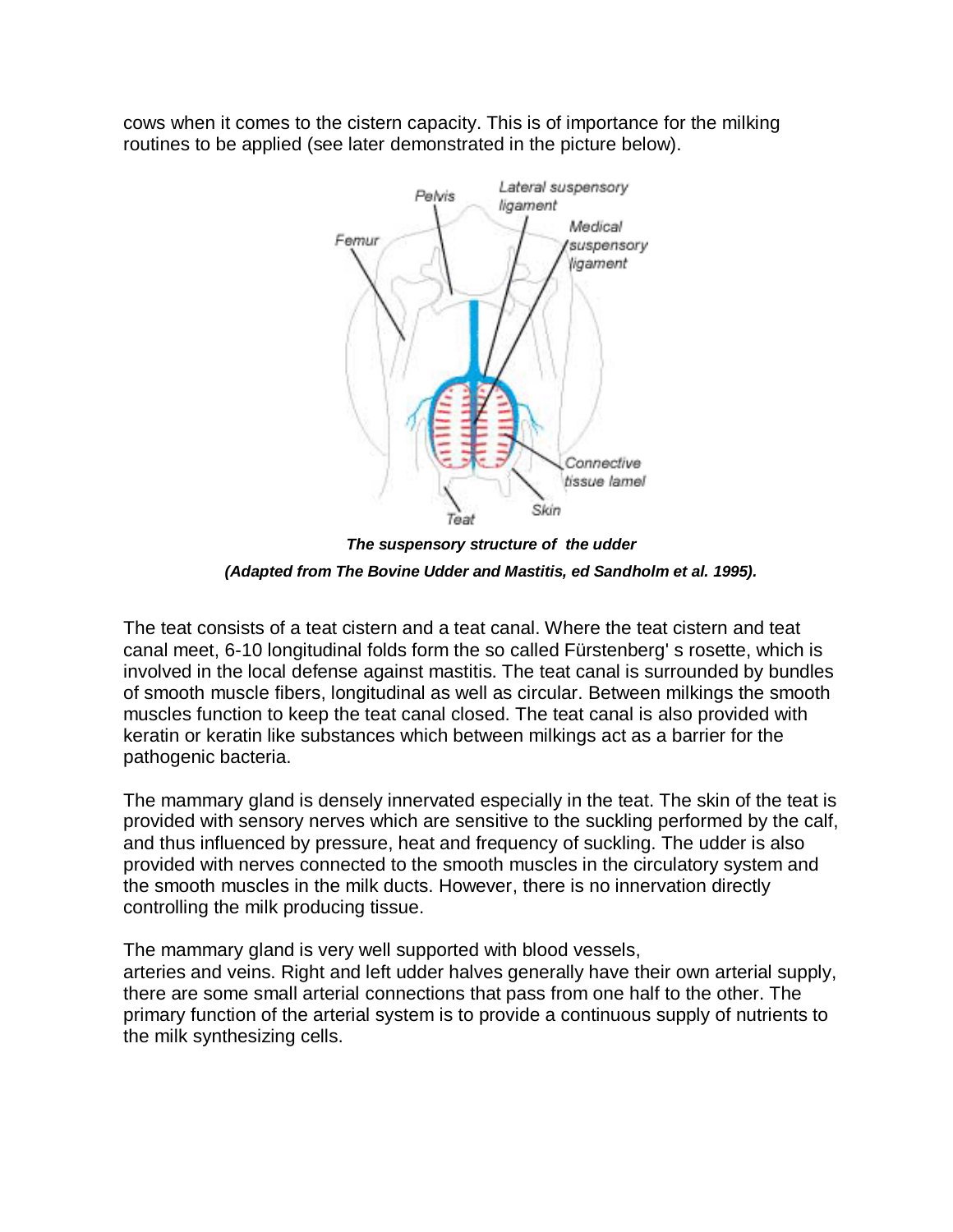

**Schematic picture of the anatomy of the udder.**



*Schematic picture of the vascular system of the udder, illustrating arteries supplying the udder with blood versus veins draining blood from the udder.*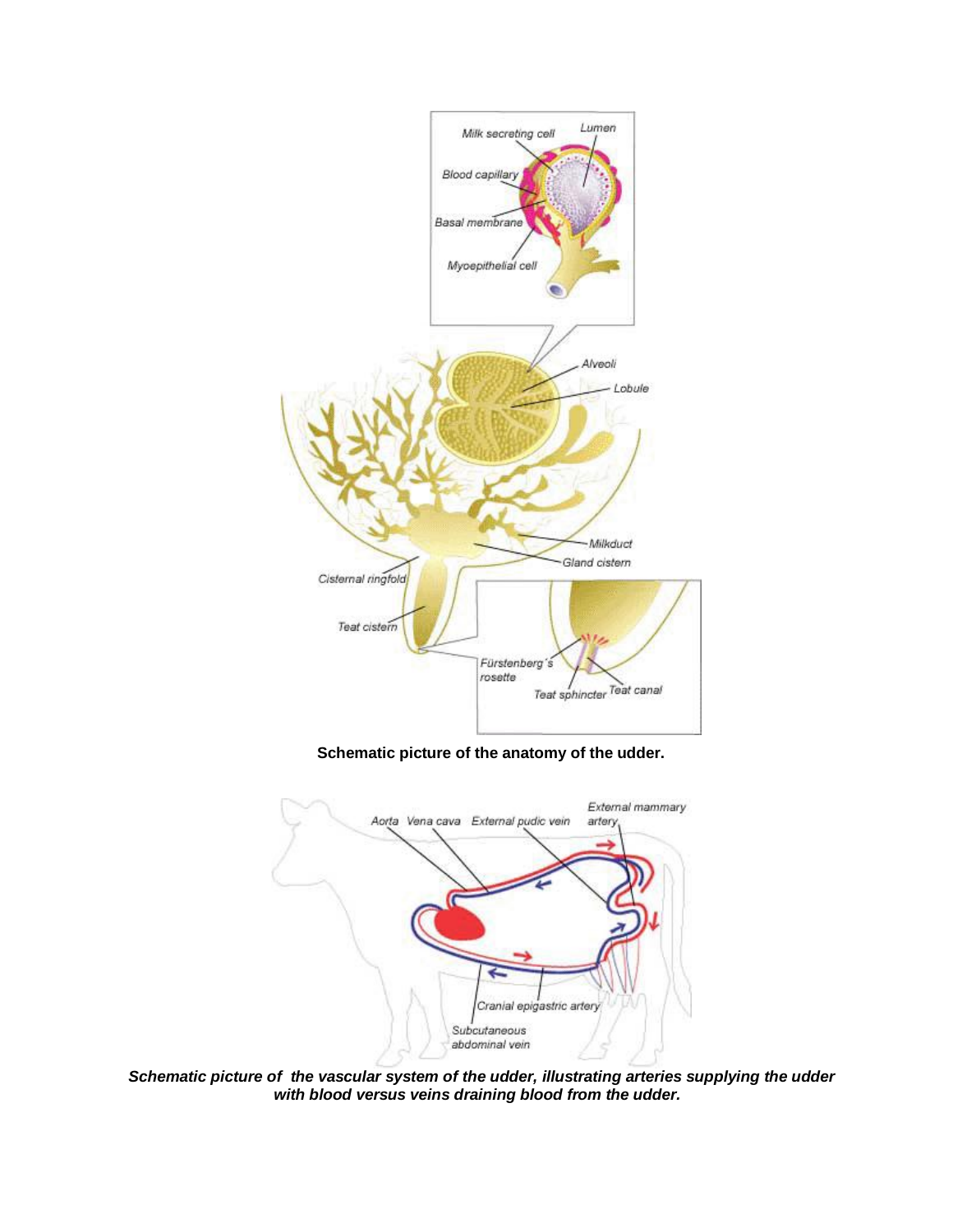To produce 1 liter of milk 500 ltr. of blood have to pass through the udder. When the cow is producing 60 liters of milk per day, 30,000 liters of blood are circulating through the mammary gland. Thus, the high producing dairy cow of today is exposed to very extreme demands.

The udder also contains a lymphatic system. It carries waste products away from the udder. The lymph nodes serve as a filter that destroy foreign substances but also provide a source of lymphocytes to fight infections. Sometimes, around parturition first lactation animals suffer from edema, partly caused by the presence of milk in the udder which compresses the lymphatics, demonstrated in the picture below.





## **Milk secretion and milk composition**

Milk synthesis takes place in the alveoli where the milk secreting cells in the mammary gland are provided with a continuous supply of nutrients, demonstrated in the picture below.

Milk fat consists mainly of triglycerides, which are synthesized from glyceroles and fatty acids. Long chained fatty acids are absorbed from the blood. Short chained fatty acids are synthesized in the mammary gland from the components acetate and beta hydroxybutyrate which have their origins in the blood. Milk protein is synthesized from amino acids also with origin from the blood, and consists mainly of caseins and to a smaller extent whey proteins.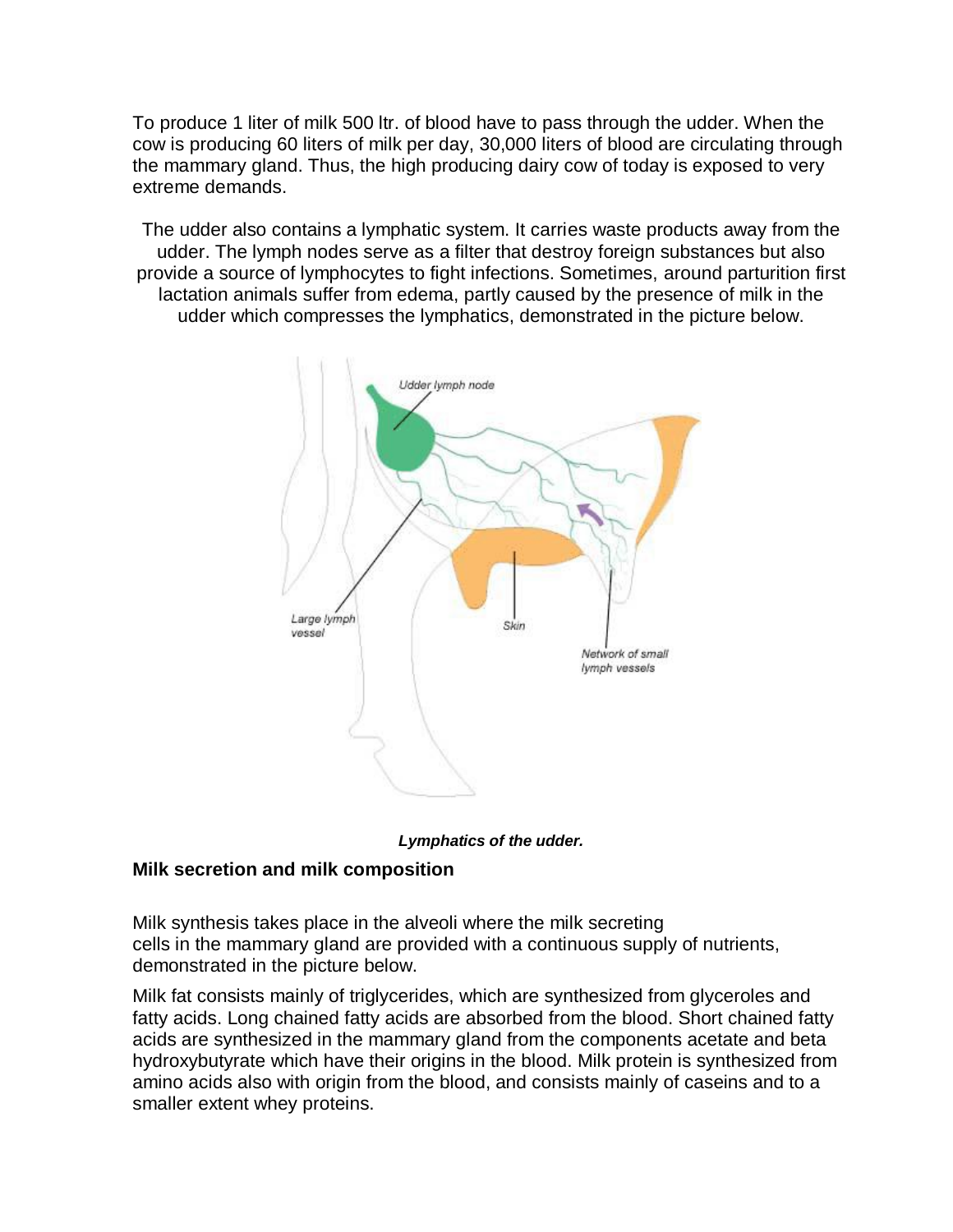

*Schematic structure of alveolar cell.*

Lactose is synthesized from glucose and galactose within the milk secreting cell. Vitamins, minerals, salts and antibodies are transformed from the blood across the cell cytoplasm into the alveolar lumen, demonstrated in the picture below.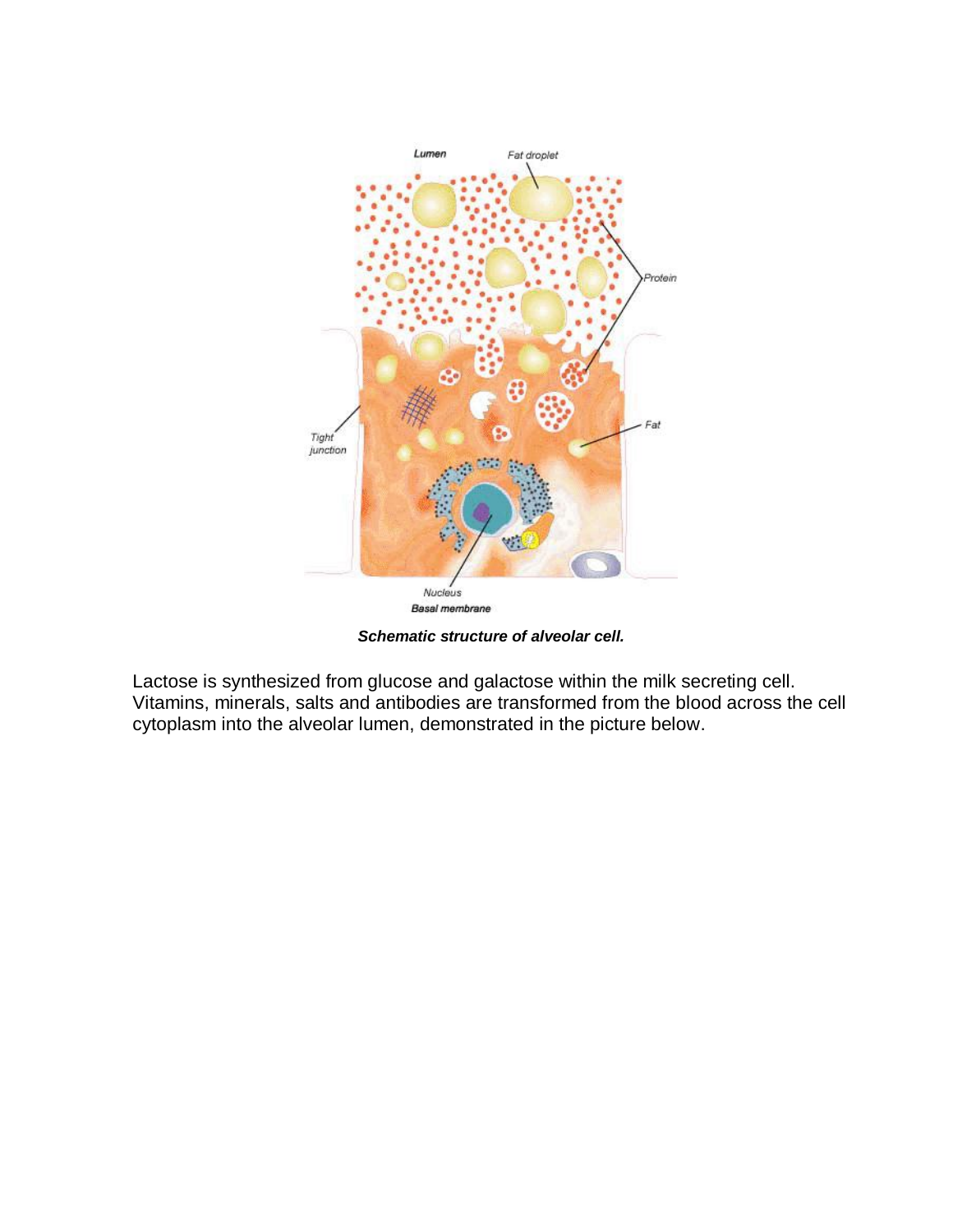

## *Precursors of milk, transported where the syntesis of milkf at, milk protein and lactose take place, to the udder.*

The composition of the milk varies between different breeds but also during lactation within breed, demonstrated in the table below.

| <b>Breed</b>   | Total<br>solids% | Fat<br>$\%$ | Casein<br>% | Why<br>protein % | Lactose<br>$\%$ | Ash<br>$\%$ |
|----------------|------------------|-------------|-------------|------------------|-----------------|-------------|
| Brown<br>Swiss | 12.69            | 3.80        | 2.63        | 0.55             | 4.80            | 0.72        |
| Holstein       | 11.91            | 3.56        | 2.49        | 0.53             | 4.61            | 0.73        |
| Jersey         | 14.15            | 4.97        | 3.02        | 0.63             | 4.70            | 0.77        |

*Composition of milks of three breeds of dairy cattle (Adapted from B.L. Larson, in Lactation, ed. Bruce L. Larson 1985).*

In the beginning and at the end of lactation the fat and protein contents are higher compared to mid lactation, demonstrated in the picture below.